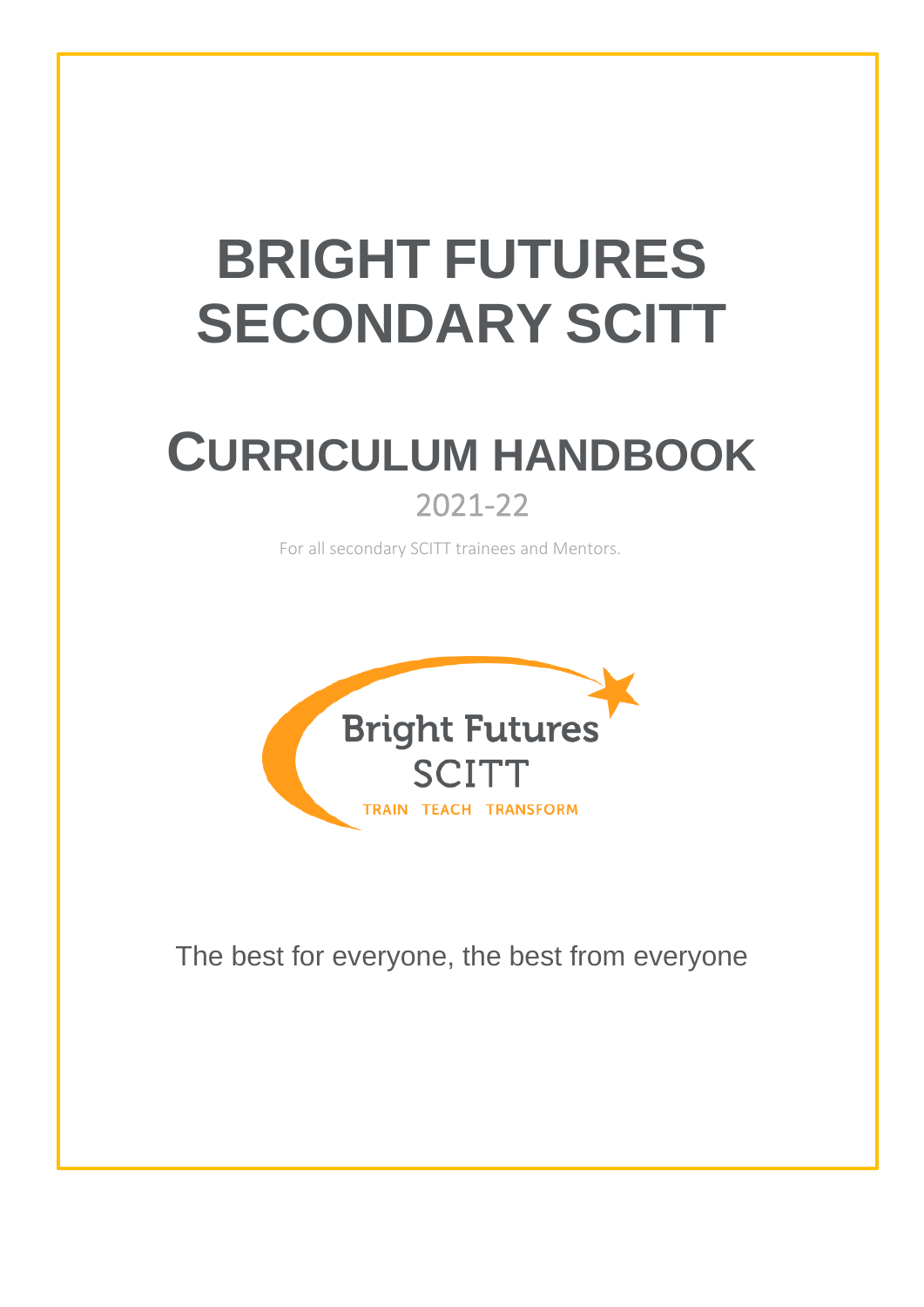### SECONDARY SCITT CURRICULUM HANDBOOK

#### *Contents*

#### We are Bright Futures SCITT

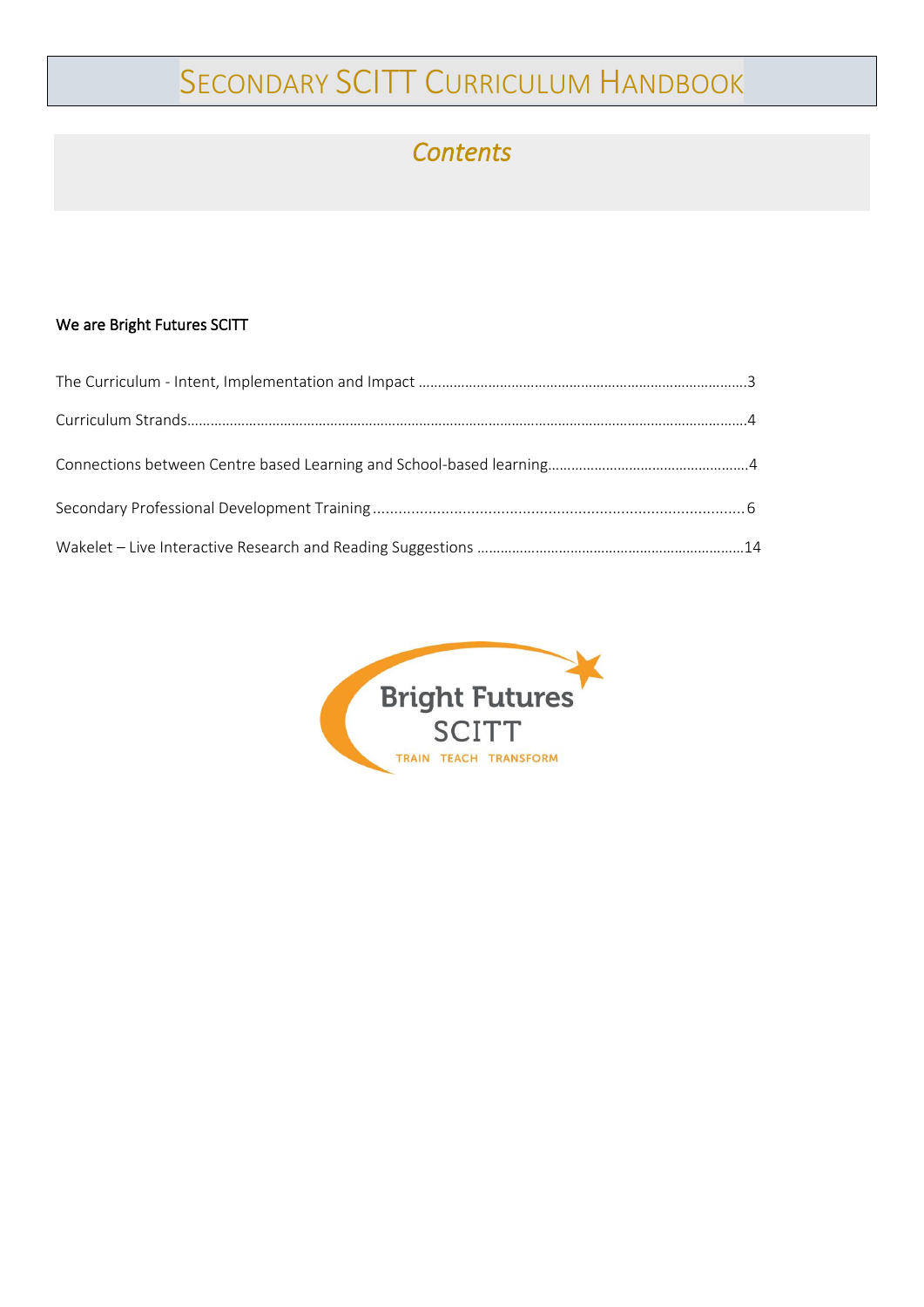

#### Training with Bright Futures SCITT

#### Our Curriculum

Our curriculum is designed to develop motivated, collaborative and learner-centred teachers who contribute effectively to schools and the teaching profession. We are committed to providing a rich, responsive and well-sequenced curriculum for our trainees which will allow them to fully meet the Teachers' Standards by the end of the programme. Mentors play a significant role in the implementation of our curriculum by supporting our trainees to Learn, Explore and Apply their centre-based learning in the classroom.

| <b>Bright Futures SCITT</b><br>Curriculum                                                                                                  |                                                                                                  |                                                                                                           |  |  |  |  |  |  |
|--------------------------------------------------------------------------------------------------------------------------------------------|--------------------------------------------------------------------------------------------------|-----------------------------------------------------------------------------------------------------------|--|--|--|--|--|--|
| Intent<br>To develop teachers who are                                                                                                      |                                                                                                  |                                                                                                           |  |  |  |  |  |  |
| <b>Motivated</b>                                                                                                                           | Collaborative                                                                                    | Learner-centred                                                                                           |  |  |  |  |  |  |
| Engaged with research<br>Reflective<br>Innovative                                                                                          | Deep, sustainable relationships<br>High levels of professional conduct                           | High quality outcomes for learners<br>Supportive and nurturing<br>environment - all flourish              |  |  |  |  |  |  |
| <b>Implementation</b><br>Embedding knowledge into practice through collaboration with others                                               |                                                                                                  |                                                                                                           |  |  |  |  |  |  |
| Learn                                                                                                                                      | <b>Explore</b>                                                                                   | <b>Apply</b>                                                                                              |  |  |  |  |  |  |
| Centre-based Learning<br>Independent CPD                                                                                                   | Guided/structured observation<br>Modelled practice<br>Professional dialogue<br>Guided reflection | Apply knowledge gained through<br>learning and exploration                                                |  |  |  |  |  |  |
| <b>Impact</b><br>Motivated practitioners that motivate others                                                                              |                                                                                                  |                                                                                                           |  |  |  |  |  |  |
| <b>Teachers</b>                                                                                                                            | Children<br>and young people                                                                     | <b>The Profession</b>                                                                                     |  |  |  |  |  |  |
| Motivated to learn and develop<br>practice<br>Learning from and taking part in<br>research<br>Engaging in sustainable working<br>practices | Feel secure and valued<br>Love to learn<br>Are ready to move on                                  | Engagement with research and<br>collaboration with others ensures a<br>positive future for the profession |  |  |  |  |  |  |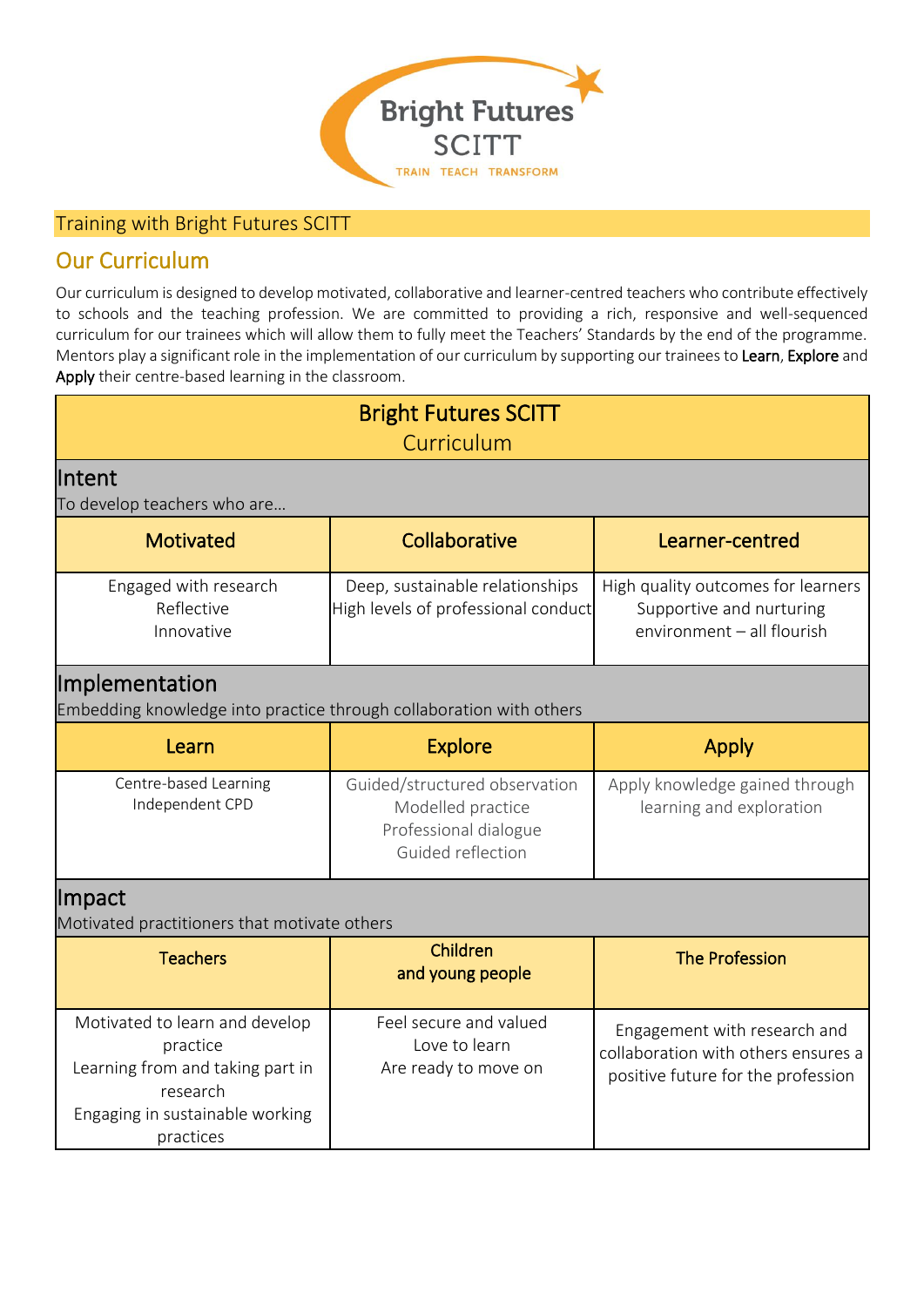

#### Our Curriculum Strands

Our curriculum is organised around 6 key strands. They are based on the 5 Core Areas of the ITT Core Curriculum Framework. We encourage trainees to reflect on their training in one of the 6 strands (learn), build on their learning (explore) and put it into practice in the classroom (apply).

|                                                | <b>Learn Explore Apply</b> |                                   |                      |
|------------------------------------------------|----------------------------|-----------------------------------|----------------------|
| Behaviour   Pedagogy   Curriculum   Assessment |                            | Professional<br><b>Behaviours</b> | <b>Mental Health</b> |

#### Connecting learning across school and SCITT

| <b>Centre-based learning</b>                                                                                               |  |                                                 | <b>School-based learning</b>                                                                                                                                   |  |  |
|----------------------------------------------------------------------------------------------------------------------------|--|-------------------------------------------------|----------------------------------------------------------------------------------------------------------------------------------------------------------------|--|--|
| This usually takes the form of directed<br>training, some of which takes place at our<br>SCITT centre and some in schools. |  |                                                 | School-based learning might be directed<br>training, professional dialogue, professional<br>development sessions or experiential learning<br>in the classroom. |  |  |
| <b>Professional Development</b><br>Training                                                                                |  | <b>Curriculum Subject</b><br>Knowledge Training | Professional Dialogue with<br>mentor and colleagues                                                                                                            |  |  |
| <b>Experiential Learning</b><br>Observation, Planning, Teaching, Reflection                                                |  |                                                 |                                                                                                                                                                |  |  |

Trainees, tutors, mentors and trainers all have a part to play in making connections between Centre-based and Schoolbased learning. We help schools to do this by sharing our Curriculum Plan (see Mosaic) and we ask trainees to lead the conversation on this by sharing what they have learned with schools. Effective learning makes connections between theoretical knowledge and practical pedagogy.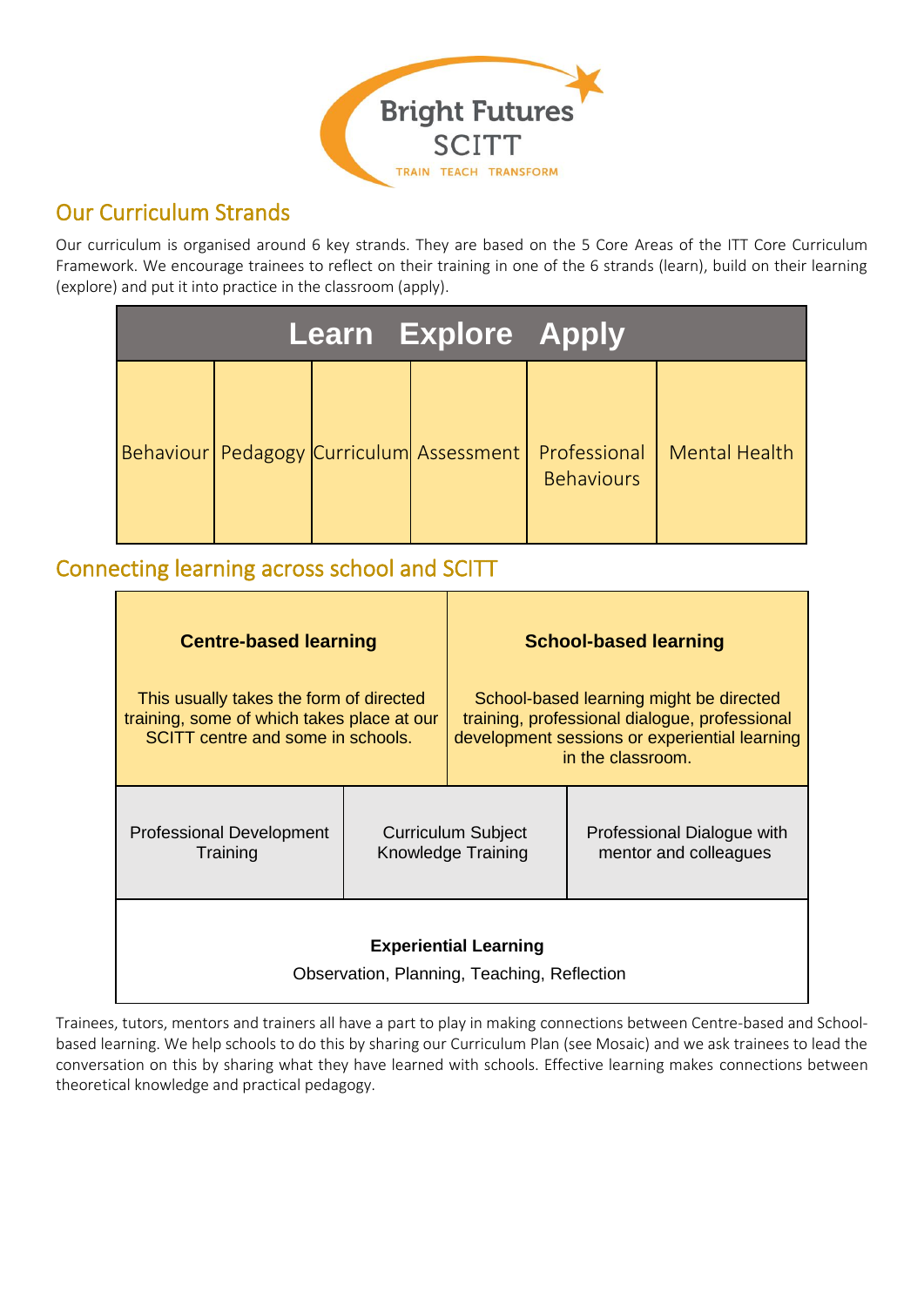

## Bright Futures SCITT

#### Secondary Professional Development Training

| Wk.            | <b>Date</b>      | <b>Session Title</b>                                                                                                                                             | <b>Session Content</b>                                                                                                                                                                 | <b>Curriculum</b><br><b>Strand</b>             | Core Content<br>Area                          | <b>Suggested follow-up</b>                                                                                                                                                                                              |
|----------------|------------------|------------------------------------------------------------------------------------------------------------------------------------------------------------------|----------------------------------------------------------------------------------------------------------------------------------------------------------------------------------------|------------------------------------------------|-----------------------------------------------|-------------------------------------------------------------------------------------------------------------------------------------------------------------------------------------------------------------------------|
| $\mathbf{1}$   | <b>27 Aug 21</b> | the<br>Understanding<br>professional role of a<br>trainee teacher                                                                                                | Handbook overview<br>Elements of a lesson<br>Making effective use of observation time                                                                                                  | Professional<br><b>Behaviours</b>              | Professional<br><b>Behaviours</b><br>Pedagogy | Plan a series of observations<br>$\bullet$<br>Evaluate observed lessons<br>$\bullet$<br>Reflect on observed practice<br>$\bullet$<br>Specific focus on behaviour<br>$\bullet$<br>and classroom management<br>strategies |
| $\overline{2}$ | 3 Sept 21        | Introduction to Bright<br><b>Futures</b><br>Understanding<br>vour<br>school and making a<br>contribution to<br>the<br>wider school life<br>Planning an effective | Understanding Bright Futures values<br>Establishing positive relationships<br>Making a positive contribution to the<br>wider life of the school<br>Introduction to lesson<br>$\bullet$ | Professional<br><b>Behaviours</b><br>Effective | Professional<br><b>Behaviours</b><br>Subject  | Find out more about your<br>$\bullet$<br>school using the website,<br>Ofsted reports and talking to<br>staff.<br>Identify opportunities for<br>making a positive<br>contribution (likely to be                          |
|                |                  | of<br>(series<br>lesson<br>lessons)                                                                                                                              | objectives/outcomes<br>Link back to cognitive load theory                                                                                                                              | Practice:<br>Pedagogy 2                        | knowledge<br>and<br>curriculum                | ongoing)<br>Plan a series of observations                                                                                                                                                                               |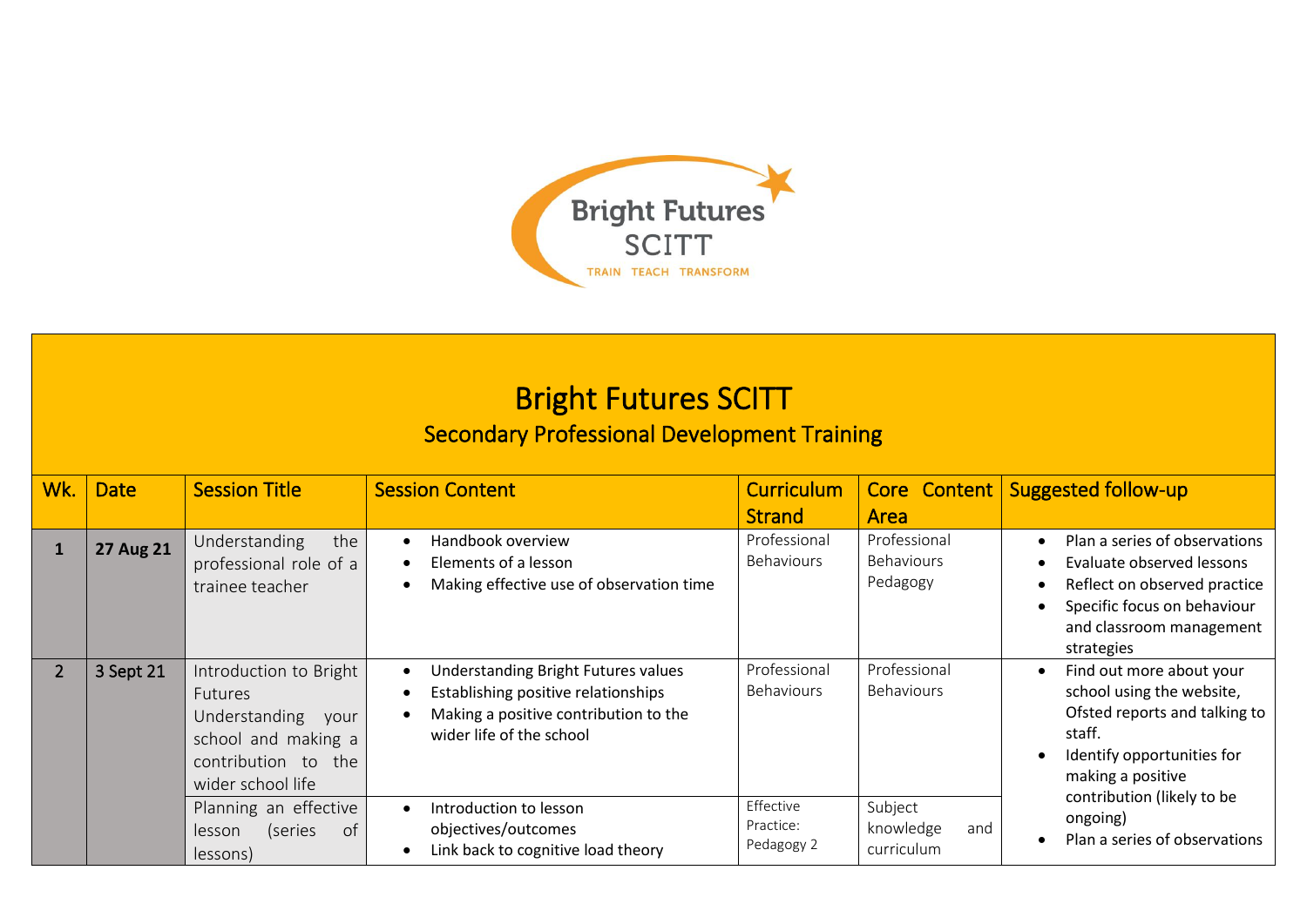|   |                                | (lesson<br>planning,<br>Learning<br>and<br>objectives/outcomes)                                  | Consider what makes a good lesson<br>$\bullet$<br>How to meet the needs of all learners<br>$\bullet$<br>Effective assessment<br>$\bullet$<br>Understanding how to help children know<br>more and do more                                                                                                                                                                                        |                                        | Adaptive teaching<br>Assessment                                              | Consider how those lessons<br>$\bullet$<br>were planned and delivered<br>Consider the lesson<br>$\bullet$<br>objective/outcomes<br>Next steps put this into practice!                    |
|---|--------------------------------|--------------------------------------------------------------------------------------------------|-------------------------------------------------------------------------------------------------------------------------------------------------------------------------------------------------------------------------------------------------------------------------------------------------------------------------------------------------------------------------------------------------|----------------------------------------|------------------------------------------------------------------------------|------------------------------------------------------------------------------------------------------------------------------------------------------------------------------------------|
| 4 | 17 <sup>th</sup><br>Sep-<br>21 | do<br>children<br>How<br>learn?<br>Theory<br>one:<br>introduction<br>to<br>cognitive load theory | Understanding of the working memory<br>$\bullet$<br>The memory curve<br>Consideration of how to avoid cognitive<br>overload<br>$\bullet$                                                                                                                                                                                                                                                        | Effective<br>practice:<br>pedagogy     | Adaptive teacher<br>Pedagogy<br>High expectations<br>Assessment              | Consider the range of<br>activities used<br>Reflect on the methods of<br>assessment used and impact<br>of this for the learners<br>Reflect on observed practice<br>Consider the adaptive |
|   |                                | with<br>Engaging<br><b>Educational Research</b>                                                  | <b>Educational theories</b><br>$\bullet$<br><b>Educational fads</b><br>Debunking educational myths                                                                                                                                                                                                                                                                                              | Effective<br>practice:<br>pedagogy     | Effective practice:<br>pedagogy<br>Subject<br>knowledge<br>and<br>curriculum | teaching approaches used<br>Reflect on the approaches<br>used support pupil progress<br>Specific focus on sequence of lessons                                                            |
|   |                                | Adaptive<br>teaching:<br><b>SEND</b><br>Focus<br>on<br>learners                                  | Understanding the SEND code of practice<br>Education and Healthcare plans - purpose<br>$\bullet$<br>and impact<br>Understanding a range of learning needs<br>$\bullet$<br>from moderate to profound<br>Identifying barriers to learning<br>$\bullet$<br>Adapting practice to engage and support<br>$\bullet$<br>learners with SEND<br>Classroom visits and access to music and<br>sensory rooms | Pedagogy                               | High expectations<br><b>Adaptive Teaching</b><br>Pedagogy                    |                                                                                                                                                                                          |
| 5 | 24 Sep-21                      | Subject<br>knowledge<br>Curriculum<br>and<br>$\mathbf{1}$ :<br><b>SKE</b>                        | This is personalised to suit your subject<br>areas and the pedagogical approaches<br>used within your subject                                                                                                                                                                                                                                                                                   | Subject<br>knowledge and<br>curriculum | Subject<br>knowledge<br>and<br>curriculum<br>Pedagogy<br>Adaptive teaching   | Reflect on your subject<br>$\bullet$<br>knowledge and your<br>potential gaps                                                                                                             |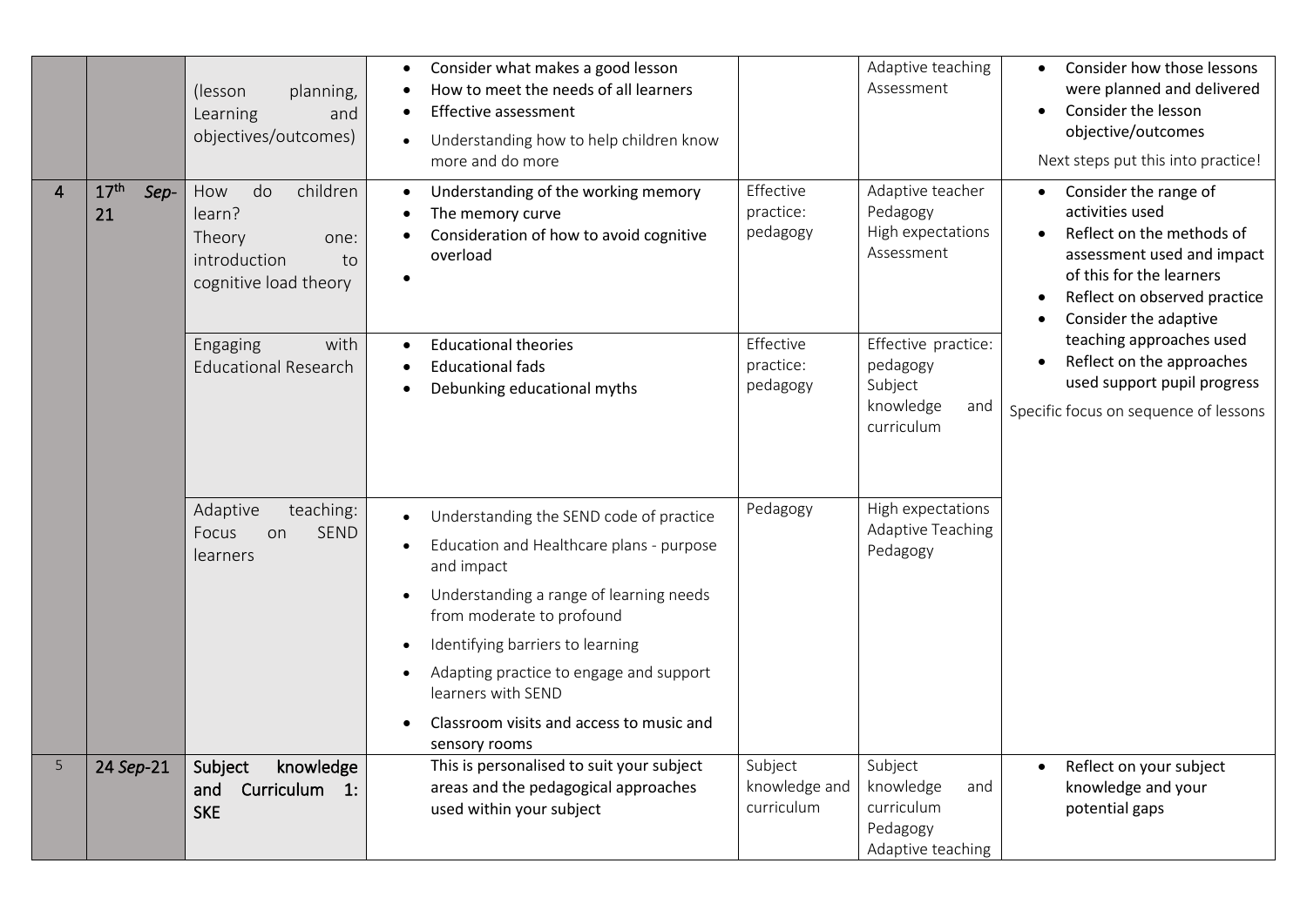|   |           |                                                                                                                                                                     |                                                                                                                                                                                                                                                   |                                                                             | Assessment                                                                   | Know where to go to<br>$\bullet$<br>support this development<br>further<br>Consider the subject<br>$\bullet$<br>misconceptions<br>Reflect on the pedological<br>$\bullet$<br>approached used within<br>your subject area<br>Next steps put this into practice! |
|---|-----------|---------------------------------------------------------------------------------------------------------------------------------------------------------------------|---------------------------------------------------------------------------------------------------------------------------------------------------------------------------------------------------------------------------------------------------|-----------------------------------------------------------------------------|------------------------------------------------------------------------------|----------------------------------------------------------------------------------------------------------------------------------------------------------------------------------------------------------------------------------------------------------------|
| 7 | 08 Oct 21 | Effective<br>Practice:<br>adaptive teaching (2)<br>and assessment (1)<br><b>AGGS Training</b><br>Adaptive<br>Teaching<br>and assessment                             | Understanding the summative assessment<br>tools used within secondary education<br>Understanding of progress 8 and<br>attainment 8<br>Subject lens on assessment within your<br>subject area<br>Guidance on how to track for pupil<br>progress    | Effective<br>practice:<br>Assessment 1                                      | Assessment<br>Adaptive teaching<br>Subject<br>knowledge<br>and<br>curriculum | Reflect on your schools<br>$\bullet$<br>approach to assessment<br>Reflect on your school<br>$\bullet$<br>system of<br>setting/streaming/mixed<br>ability classes<br>Reflect on your seating plans<br>do you use these to support<br>your targeted pupils?      |
|   |           | Effective<br>practice:<br>adaptive teaching 3:<br>What do you need to<br>understand<br>about<br>school's<br>your<br>Context?<br>How can you adapt<br>your practice? | Understanding of tracking target groups of<br>$\bullet$<br>pupils<br>Study of the attainment gap<br>Impact on disadvantaged children<br>$\bullet$<br>(drawing on the EEF)<br>Consider the barrier to learning<br>Seek solutions to those barriers | Effective<br>practice:<br>adaptive<br>teaching 3:                           | Assessment<br>Adaptive teaching<br>Subject<br>knowledge<br>and<br>curriculum |                                                                                                                                                                                                                                                                |
| 8 | 15-Oct-21 | Effective<br>Practice:<br>Pedagogy 3:<br>How do pupils learn<br>3?<br><b>AGGS Training</b><br>Early<br>reading,<br>phonics, early maths,                            | Understanding the need to support pupils<br>with the development of literacy and<br>numeracy<br>Introduction to phonic<br>Understanding of how and why to set high<br>expectations<br>Exploration of behaviour techniques                         | Effective<br>Practice:<br>Pedagogy 3:<br>do<br>How<br>pupils<br>learn<br>3? | Subject<br>knowledge<br>and<br>curriculum<br>Pedagogy                        | Reflect on your schools'<br>approach to behaviour<br>Reflect on your school<br>$\bullet$<br>behaviour policy<br>Reflect on how you have<br>started to implement the<br>policy                                                                                  |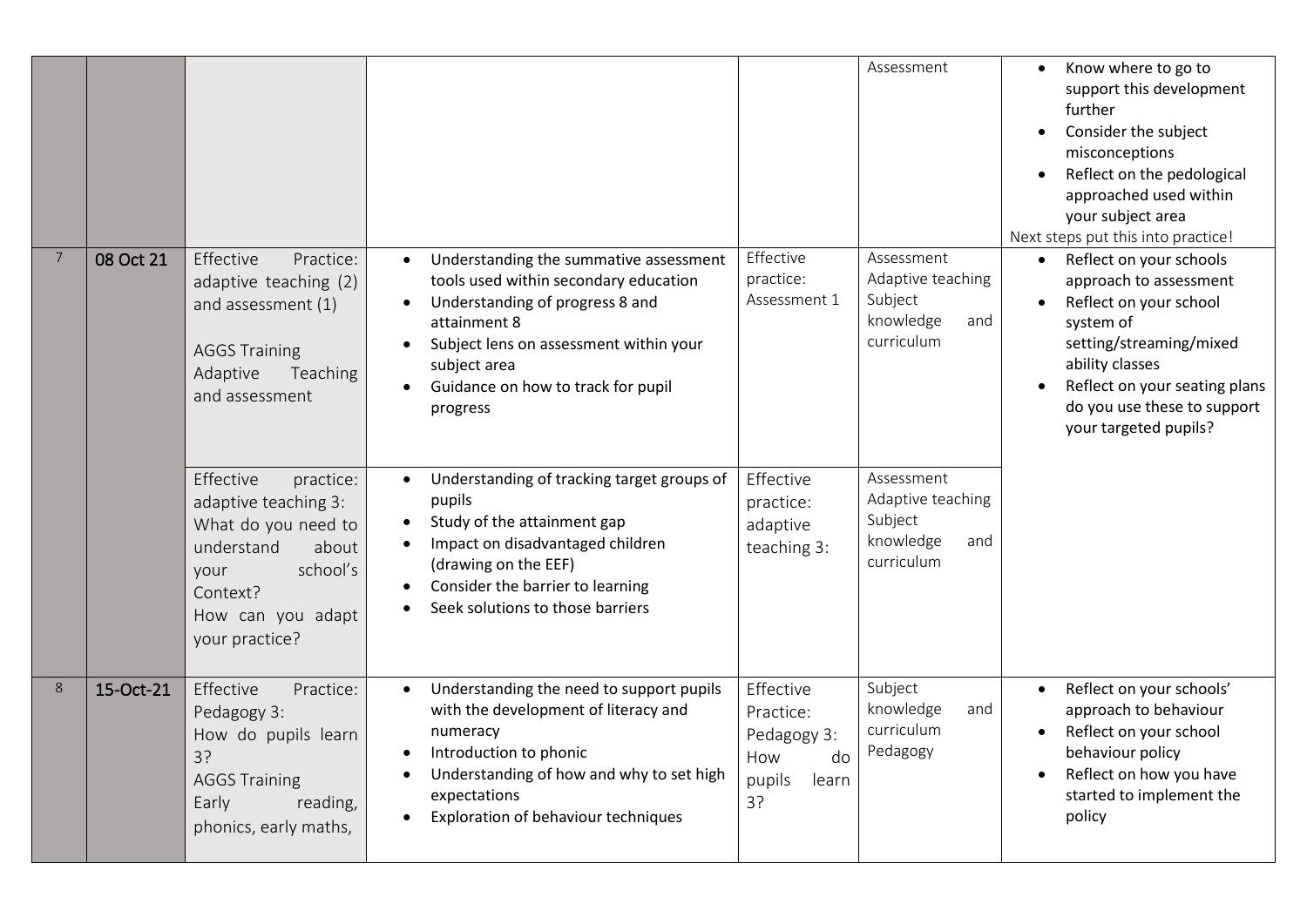|    |           | Behaviour 1:<br>what is good practice<br>in the classroom?                                                                                                                                                                                                  |                                                                                                                                                                                                                                    |                                        |                                                                                          |                                                                                                                                                                                                                                                                                                                      |
|----|-----------|-------------------------------------------------------------------------------------------------------------------------------------------------------------------------------------------------------------------------------------------------------------|------------------------------------------------------------------------------------------------------------------------------------------------------------------------------------------------------------------------------------|----------------------------------------|------------------------------------------------------------------------------------------|----------------------------------------------------------------------------------------------------------------------------------------------------------------------------------------------------------------------------------------------------------------------------------------------------------------------|
| 9  | 22 Oct-21 | Subject<br>knowledge<br>Curriculum 2:<br>and<br><b>SKE</b>                                                                                                                                                                                                  | This is personalised to suit your subject areas and<br>the pedagogical approaches used within your<br>subject                                                                                                                      | Subject<br>knowledge and<br>curriculum | Subject<br>knowledge<br>and<br>curriculum<br>Pedagogy<br>Adaptive teaching<br>Assessment | Reflect on your subject<br>knowledge and your<br>potential gaps<br>Know where to go to<br>support this development<br>further<br>Consider the subject<br>$\bullet$<br>misconceptions<br>Reflect on the pedological<br>$\bullet$<br>approached used within<br>your subject area<br>Next steps put this into practice! |
| 12 | 12-Nov-21 | Effective<br>Practice:<br>pedagogy<br>$\overline{4}$<br>and<br>adaptive practice 3:<br>How do children learn<br>(3)? What are the<br>principles of learning<br>(2)<br>Assessment 2: what<br>effective<br>does<br>Feedback<br>marking<br>look like?<br>(CHS) | Principles of teaching (Rosenshine's<br>$\bullet$<br>Principles of Instruction)<br>Explore how to model a lesson<br>$\bullet$<br>Understanding of effective feedback<br>$\bullet$<br>The impact of effective feedback<br>$\bullet$ | Pedagogy<br>Assessment                 | Assessment<br>Pedagogy<br>Subject<br>knowledge<br>and<br>curriculum                      | Reflect on your schools'<br>$\bullet$<br>assessment policy<br>Reflect on how you have<br>used the policy<br>Consider or reflect upon<br>how you can model an<br>activity within a lesson<br>Next steps put this into practice!                                                                                       |
| 15 | 19 Nov 21 | Understanding<br>and<br>developing a teacher<br>identity                                                                                                                                                                                                    | Political context of teaching<br>$\bullet$<br>The challenges of the role<br>$\bullet$<br>Understanding your own perceptions of<br>$\bullet$<br>who a teacher is<br>Recognising the role of others in your<br>identity              | Professional<br>Behaviours             | Professional<br><b>Behaviours</b><br>Mental Health                                       | Structured<br>reflection:<br>Teacher<br>Identity<br>What expectations did I<br>$\bullet$<br>bring to the role?<br>How is my identity shaped<br>by school policy?                                                                                                                                                     |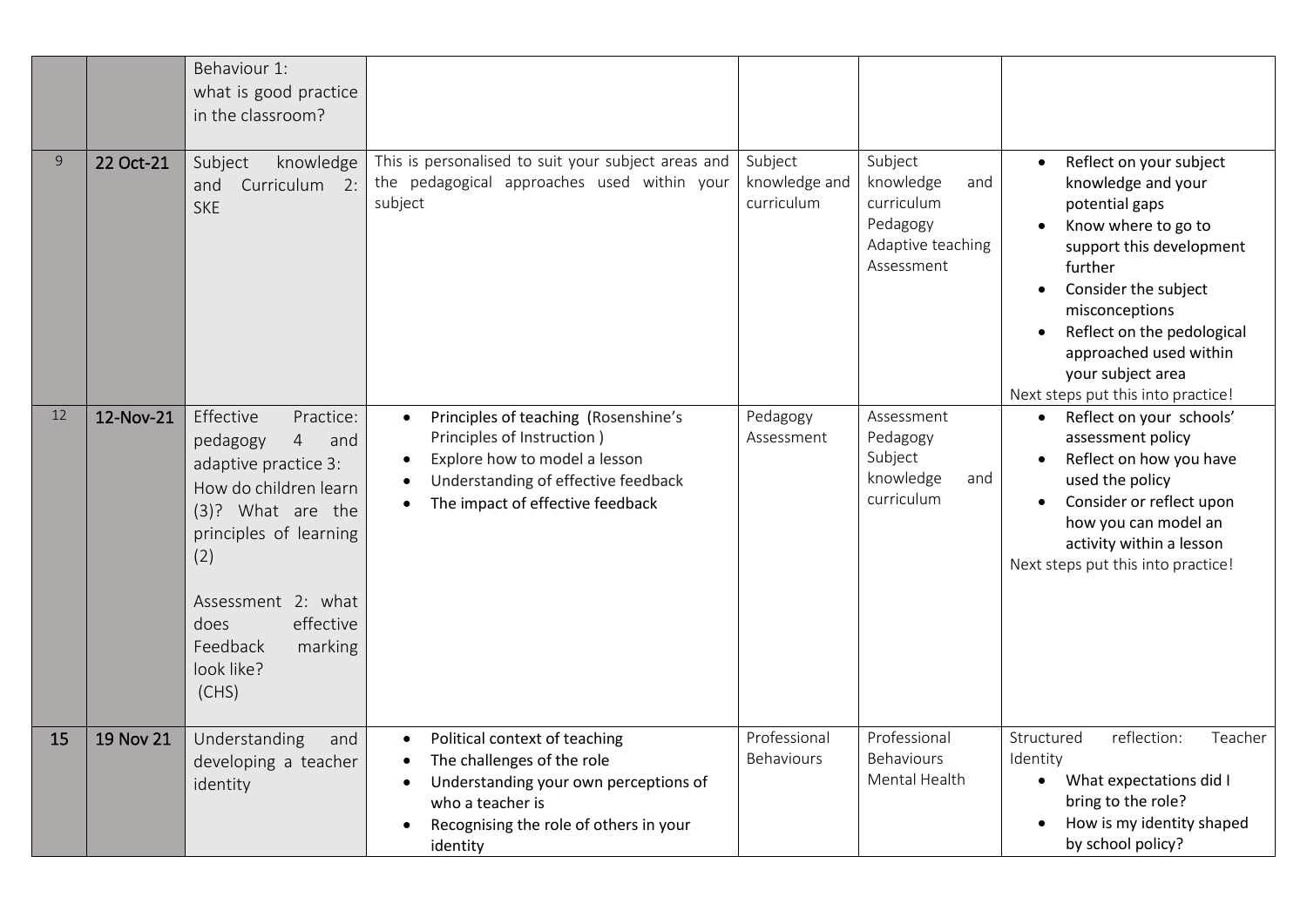|    |           |                                                                       | Developing a professional identity<br>$\bullet$                                                                                                                                                                  |                            |                                            | What are the value,<br>$\bullet$<br>interests, skills that are<br>beginning to shape your<br>professional identity?<br>How will you take this<br>further?                                                                                                                                                                                                                                                   |
|----|-----------|-----------------------------------------------------------------------|------------------------------------------------------------------------------------------------------------------------------------------------------------------------------------------------------------------|----------------------------|--------------------------------------------|-------------------------------------------------------------------------------------------------------------------------------------------------------------------------------------------------------------------------------------------------------------------------------------------------------------------------------------------------------------------------------------------------------------|
|    |           | Understanding<br>self<br>others in<br>and<br>a a<br>diverse community | Understanding protected characteristics<br>The role of Part 2<br>Recognising your own positionality and<br>bias                                                                                                  | Professional<br>Behaviours | Professional<br>Behaviours<br>Part 2       | Structured reflection:<br>Understanding self and<br>others<br>This session can be<br>challenging - how did you<br>respond and why?<br>Consider how you might<br>address intolerance in the<br>classroom.<br>What practices might you<br>employ to build up a<br>respectful culture in the<br>classes that you teach?<br>Does school policy address<br>this and what does it mean<br>for classroom practice? |
| 17 | 17 Dec 21 | Teacher wellbeing                                                     | Understanding wellbeing<br>$\bullet$<br>Identifying helpful and unhelpful<br>$\bullet$<br>behaviours<br>Strategies for managing wellbeing and<br>$\bullet$<br>mental health<br>Recognising when you need help    | Mental Health              | Mental Health                              | Structured reflection: Wellbeing<br>Which behaviours help you<br>to feel better and manage<br>your stress levels?<br>What do you do that is less<br>helpful for managing stress?<br>What practices might you<br>build into your working<br>week to help you manage<br>the workload and challenges<br>of the role?                                                                                           |
| 22 | 21 Jan 22 | <b>Behaviour Clinic</b>                                               | Establishing positive relationships<br>$\bullet$<br>Defining boundaries and expectations<br>$\bullet$<br>Consistent application of classroom rules<br>$\bullet$<br>Addressing challenging behaviour<br>$\bullet$ | Managing<br>Behaviour      | Managing<br>behaviour<br>High expectations | Read the school behaviour<br>policy and consider the<br>principles that inform it                                                                                                                                                                                                                                                                                                                           |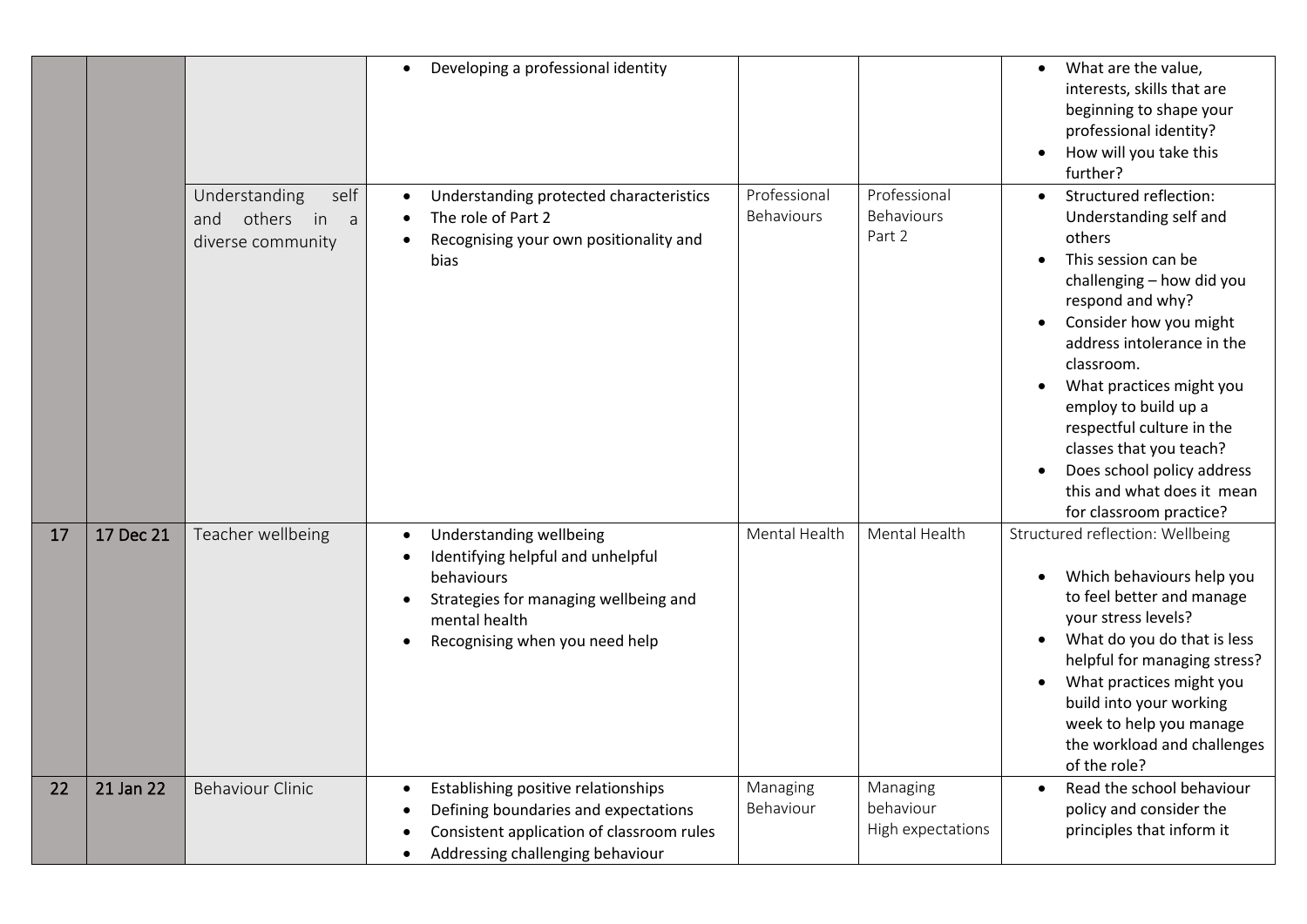|    |           |                                                |                                                                                                                                                                                                                      |                                        |                                                                                          | $\bullet$ | Identify the strategies that<br>you have found effective<br>and consider them against<br>the school behaviour policy<br>Identify areas that can be<br>problematic such as<br>transitions - could you<br>improve your practice in this<br>area?<br>Consider the differences in<br>your placement schools -<br>both children and policy. Do<br>you need to talk to a<br>colleague about managing<br>this change? |
|----|-----------|------------------------------------------------|----------------------------------------------------------------------------------------------------------------------------------------------------------------------------------------------------------------------|----------------------------------------|------------------------------------------------------------------------------------------|-----------|----------------------------------------------------------------------------------------------------------------------------------------------------------------------------------------------------------------------------------------------------------------------------------------------------------------------------------------------------------------------------------------------------------------|
| 24 | 4 Feb 22  | Subject<br>Knowledge<br>Enhancement 4          | This is personalised to suit your subject areas and<br>the pedagogical approaches used within your<br>subject                                                                                                        | Subject<br>knowledge and<br>curriculum | Subject<br>knowledge<br>and<br>curriculum<br>Pedagogy<br>Adaptive teaching<br>Assessment |           | Reflect on your subject<br>knowledge and your<br>potential gaps<br>Know where to go to<br>support this development<br>further<br>Consider the subject<br>misconceptions<br>Reflect on the pedological<br>approached used within<br>your subject area<br>Next steps put this into<br>practice!                                                                                                                  |
| 25 | 11 Feb 22 | Adaptive<br>teaching:<br>Focus on EAL learners | Understanding who learners with EAL are<br>$\bullet$<br><b>Evaluating EAL practice</b><br>$\bullet$<br>Practical strategies for engaging learners<br>$\bullet$<br>with EAL and promoting access to the<br>curriculum | Pedagogy                               | High expectations<br>Adaptive teaching<br>Pedagogy                                       |           | Talk to a colleague with<br>responsibility for EAL<br>learners to find out how it is<br>approached in your<br>placement school<br>Follow up with further<br>research if your school has<br>few/no learners with EAL in<br>order to build confidence in<br>your knowledge of this area                                                                                                                          |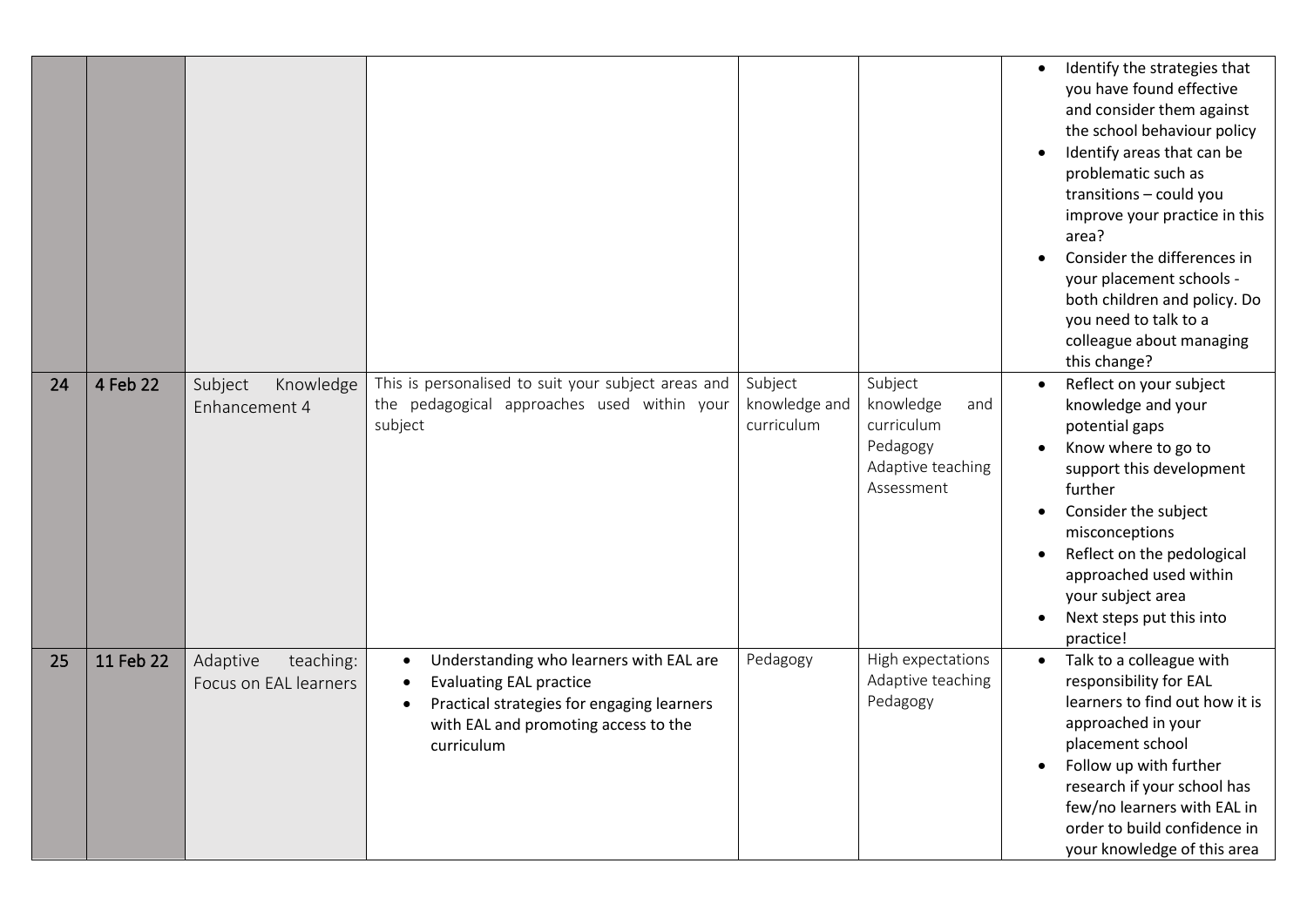| 27 | 25 Feb 22 | Understanding<br>the<br>pastoral role     | Understanding pastoral responsibilities<br>Overview of the Citizenship and PSHE<br>Creating a respectful classroom culture                                                                                                                                        | Professional<br>Behaviours    | Subject training<br>High expectations<br>Curriculum<br>Pedagogy | <b>Structured Reflection:</b><br>What do you do to build a<br>respectful classroom<br>culture?<br>How can you open a<br>dialogue with pupils about<br>difference and respect?<br>What kind of practices might<br>you employ to build this into<br>your classroom culture?<br>Plan and deliver a PSHE or<br>citizenship lesson.<br>Observe and evaluate a<br>PSHE or citizenship lesson.<br>Consider joining a<br>professional group or body<br>to enhance your knowledge<br>in this area                                                                                 |
|----|-----------|-------------------------------------------|-------------------------------------------------------------------------------------------------------------------------------------------------------------------------------------------------------------------------------------------------------------------|-------------------------------|-----------------------------------------------------------------|--------------------------------------------------------------------------------------------------------------------------------------------------------------------------------------------------------------------------------------------------------------------------------------------------------------------------------------------------------------------------------------------------------------------------------------------------------------------------------------------------------------------------------------------------------------------------|
| 30 | 18 Mar 22 | childhood<br>Early<br>trauma<br>Emotional | Understanding early childhood trauma and<br>$\bullet$<br>its impact on children's learning and<br>mental health<br>Understanding your role and<br>responsibilities towards learners who have<br>experienced trauma<br>What emotional intelligence is<br>$\bullet$ | Mental Health<br>Professional | Professional<br>Behaviours                                      | Find out more about your<br>$\bullet$<br>school's approach to Mental<br>Health by looking at school<br>policy and talking to<br>colleagues with<br>responsibility for this area<br>Consider how you might<br>develop your knowledge and<br>skills in this area further<br>Find out if your school works<br>with a counsellor or mental<br>health organisation<br>Consider the practices that<br>you might employ which will<br>give children opportunity to<br>communicate with you and<br>others about their mental<br>health<br>Structured<br>reflection:<br>Emotional |
|    |           | intelligence                              |                                                                                                                                                                                                                                                                   | Behaviours                    |                                                                 | Intelligence                                                                                                                                                                                                                                                                                                                                                                                                                                                                                                                                                             |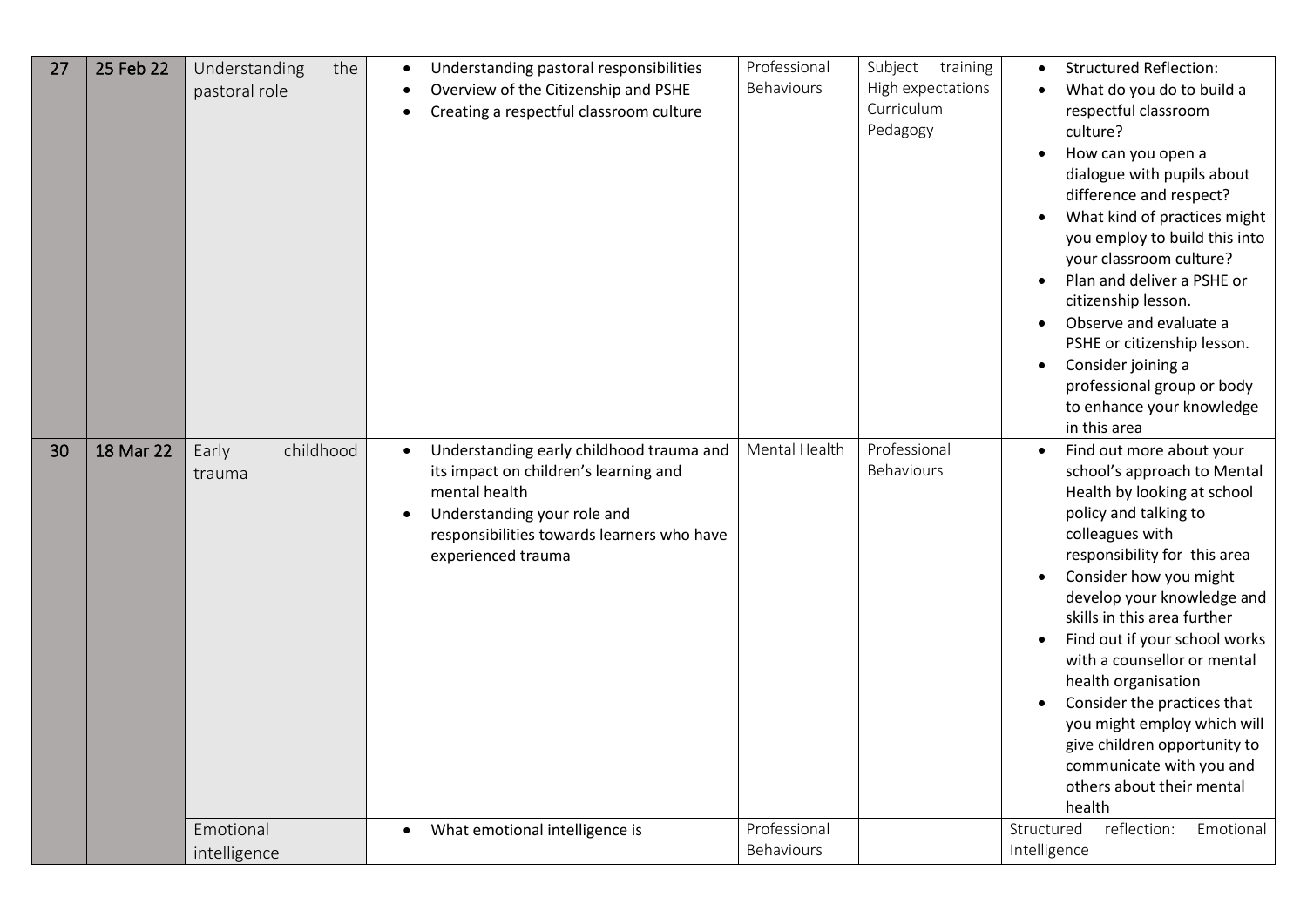|    |           |                                           | Teaching others about emotional<br>intelligence<br>Managing your own emotions and<br>$\bullet$<br>interpreting the actions of others | Mental Health                          |                                                                                          | Consider a specific situation<br>which has upset or troubled<br>you recently.<br>Focus on your behaviours<br>and the way you might have<br>interpreted the behaviours<br>of others.<br>How might you consider this<br>differently?<br>How might you support a<br>child in your class to<br>understand their emotions<br>and handle conflict<br>situations? |
|----|-----------|-------------------------------------------|--------------------------------------------------------------------------------------------------------------------------------------|----------------------------------------|------------------------------------------------------------------------------------------|------------------------------------------------------------------------------------------------------------------------------------------------------------------------------------------------------------------------------------------------------------------------------------------------------------------------------------------------------------|
| 31 | 25 Mar 22 | Subject<br>knowledge<br>Enhancement day 5 | This is personalised to suit your subject areas and<br>the pedagogical approaches used within your<br>subject                        | Subject<br>knowledge and<br>curriculum | Subject<br>knowledge<br>and<br>curriculum<br>Pedagogy<br>Adaptive teaching<br>Assessment | Reflect on your subject<br>knowledge and your<br>potential gaps<br>Know where to go to<br>support this development<br>further<br>Consider the subject<br>misconceptions<br>Reflect on the pedological<br>approached used within<br>your subject area<br>Next steps put this into practice!                                                                 |